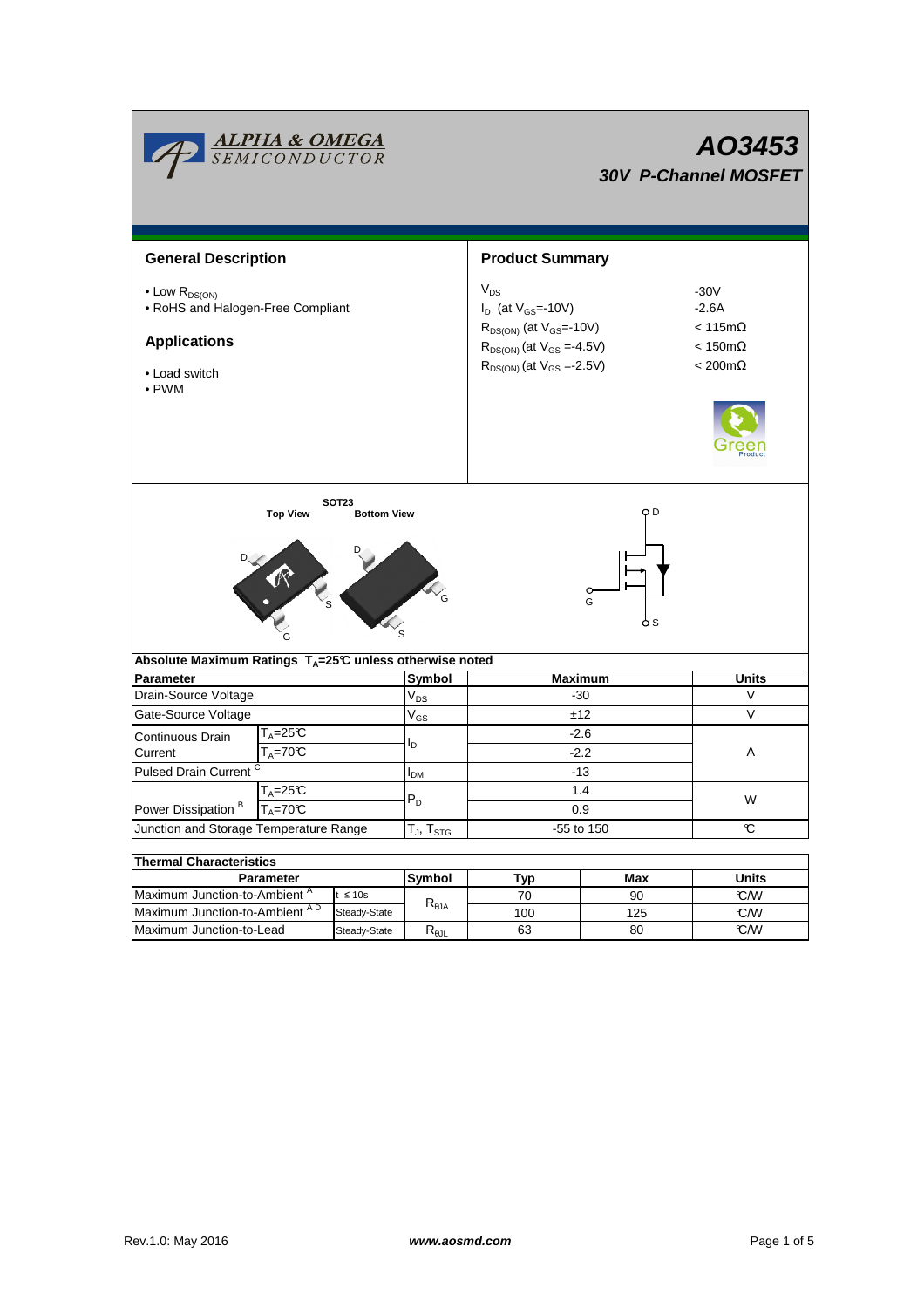#### **Electrical Characteristics (TJ=25°C unless otherwise noted)**

| <b>Symbol</b>                 | <b>Parameter</b>                                                 | <b>Conditions</b>                                       | Min    | <b>Typ</b> | Max    | <b>Units</b> |  |  |  |  |
|-------------------------------|------------------------------------------------------------------|---------------------------------------------------------|--------|------------|--------|--------------|--|--|--|--|
| <b>STATIC PARAMETERS</b>      |                                                                  |                                                         |        |            |        |              |  |  |  |  |
| <b>BV<sub>DSS</sub></b>       | Drain-Source Breakdown Voltage                                   | $I_{D} = -250 \mu A$ , $V_{GS} = 0V$                    | $-30$  |            |        | V            |  |  |  |  |
| $I_{DSS}$                     | Zero Gate Voltage Drain Current                                  | $V_{DS}$ =-30V, $V_{GS}$ =0V                            |        |            | $-1$   | μA           |  |  |  |  |
|                               |                                                                  | $T_{\parallel} = 55$ °C                                 |        |            | -5     |              |  |  |  |  |
| l <sub>GSS</sub>              | Gate-Body leakage current                                        | $V_{DS} = 0V$ , $V_{GS} = \pm 12V$                      |        |            | ±100   | nA           |  |  |  |  |
| $V_{GS(th)}$                  | Gate Threshold Voltage                                           | V <sub>DS</sub> =V <sub>GS</sub> I <sub>D</sub> =-250µA | $-0.6$ | -1         | $-1.4$ | V            |  |  |  |  |
| $I_{D(ON)}$                   | $V_{GS}$ =-10V, $V_{DS}$ =-5V<br>On state drain current          |                                                         | $-13$  |            |        | A            |  |  |  |  |
| $R_{DS(ON)}$                  | Static Drain-Source On-Resistance                                | $V_{GS}$ =-10V, $I_{D}$ =-2.6A                          |        | 88         | 115    | $m\Omega$    |  |  |  |  |
|                               |                                                                  | $T_i = 125C$                                            |        | 143        | 200    |              |  |  |  |  |
|                               |                                                                  | $V_{GS} = -4.5V$ , $I_D = -2A$                          |        | 103        | 150    | $m\Omega$    |  |  |  |  |
|                               |                                                                  | $V_{GS}$ =-2.5V, $I_{D}$ =-1A                           |        | 139        | 200    | $m\Omega$    |  |  |  |  |
| $g_{FS}$                      | $V_{DS}$ =-5V, $I_{D}$ =-2.6A<br><b>Forward Transconductance</b> |                                                         |        | 8          |        | S            |  |  |  |  |
| $V_{SD}$                      | Diode Forward Voltage<br>$IS=-1A, VGS=0V$                        |                                                         |        | $-0.78$    | $-1$   | $\vee$       |  |  |  |  |
| Is                            | Maximum Body-Diode Continuous Current                            |                                                         |        |            | $-1.5$ | A            |  |  |  |  |
|                               | <b>DYNAMIC PARAMETERS</b>                                        |                                                         |        |            |        |              |  |  |  |  |
| $C_{iss}$                     | Input Capacitance                                                |                                                         |        | 260        |        | рF           |  |  |  |  |
| $C_{\rm oss}$                 | Output Capacitance                                               | V <sub>GS</sub> =0V, V <sub>DS</sub> =-15V, f=1MHz      |        | 37         |        | pF           |  |  |  |  |
| $C_{\rm rss}$                 | Reverse Transfer Capacitance                                     |                                                         |        | 20         |        | pF           |  |  |  |  |
| R <sub>g</sub>                | Gate resistance                                                  | $V_{GS}$ =0V, $V_{DS}$ =0V, f=1MHz                      | 4      | 8          | 12     | Ω            |  |  |  |  |
|                               | <b>SWITCHING PARAMETERS</b>                                      |                                                         |        |            |        |              |  |  |  |  |
| $Q_q(10V)$                    | Total Gate Charge                                                |                                                         |        | 6          | 15     | nC           |  |  |  |  |
| $Q_q(4.5V)$                   | <b>Total Gate Charge</b>                                         | $V_{GS}$ =-10V, $V_{DS}$ =-15V, $I_{D}$ =-2.6A          |        | 3          | 9      | nC           |  |  |  |  |
| $\mathsf{Q}_{\mathsf{gs}}$    | Gate Source Charge                                               |                                                         |        | 0.7        |        | nC           |  |  |  |  |
| $Q_{gd}$                      | Gate Drain Charge                                                |                                                         |        | 1          |        | nC           |  |  |  |  |
| $t_{D(0n)}$                   | Turn-On DelayTime                                                |                                                         |        | 6          |        | ns           |  |  |  |  |
| $\mathfrak{t}_{\mathsf{r}}$   | Turn-On Rise Time                                                | $V_{GS}$ =-10V, $V_{DS}$ =-15V,                         |        | 3.5        |        | ns           |  |  |  |  |
| $t_{D(off)}$                  | $R_L = 5.76\Omega$ , $R_{GEN} = 3\Omega$<br>Turn-Off DelayTime   |                                                         |        | 20         |        | ns           |  |  |  |  |
| $\mathfrak{t}_{\mathfrak{f}}$ | Turn-Off Fall Time                                               |                                                         |        | 5          |        | ns           |  |  |  |  |
| $\mathfrak{t}_{\mathsf{rr}}$  | Body Diode Reverse Recovery Time                                 | $I_F = -2.6A$ , dl/dt=100A/ $\mu$ s                     |        | 11.5       |        | ns           |  |  |  |  |
| $Q_{rr}$                      | Body Diode Reverse Recovery Charge   IF=-2.6A, dl/dt=100A/us     |                                                         |        | 4.5        |        | nC           |  |  |  |  |

A. The value of R<sub>eJA</sub> is measured with the device mounted on 1in<sup>2</sup> FR-4 board with 2oz. Copper, in a still air environment with T<sub>A</sub> =25° C. The<br>value in any given application depends on the user's specific board design

C. Repetitive rating, pulse width limited by junction temperature T<sub>J(MAX)</sub>=150°C. Ratings are based on low frequency and duty cycles to keep initialT<sub>J</sub>=25 $^{\circ}$  C.

D. The  $R_{\theta JA}$  is the sum of the thermal impedence from junction to lead  $R_{\theta JL}$  and lead to ambient.

E. The static characteristics in Figures 1 to 6 are obtained using <300µs pulses, duty cycle 0.5% max.

F. These curves are based on the junction-to-ambient thermal impedence which is measured with the device mounted on 1in<sup>2</sup> FR-4 board with 2oz. Copper, assuming a maximum junction temperature of  $T_{J(MAX)}$ =150°C. The SOA curve provides a single pulse rating.

APPLICATIONS OR USE AS CRITICAL COMPONENTS IN LIFE SUPPORT DEVICES OR SYSTEMS ARE NOT AUTHORIZED. AOS DOES NOT ASSUME ANY LIABILITY ARISING OUT OF SUCH APPLICATIONS OR USES OF ITS PRODUCTS. AOS RESERVES THE RIGHT TO IMPROVE PRODUCT DESIGN,FUNCTIONS AND RELIABILITY WITHOUT NOTICE.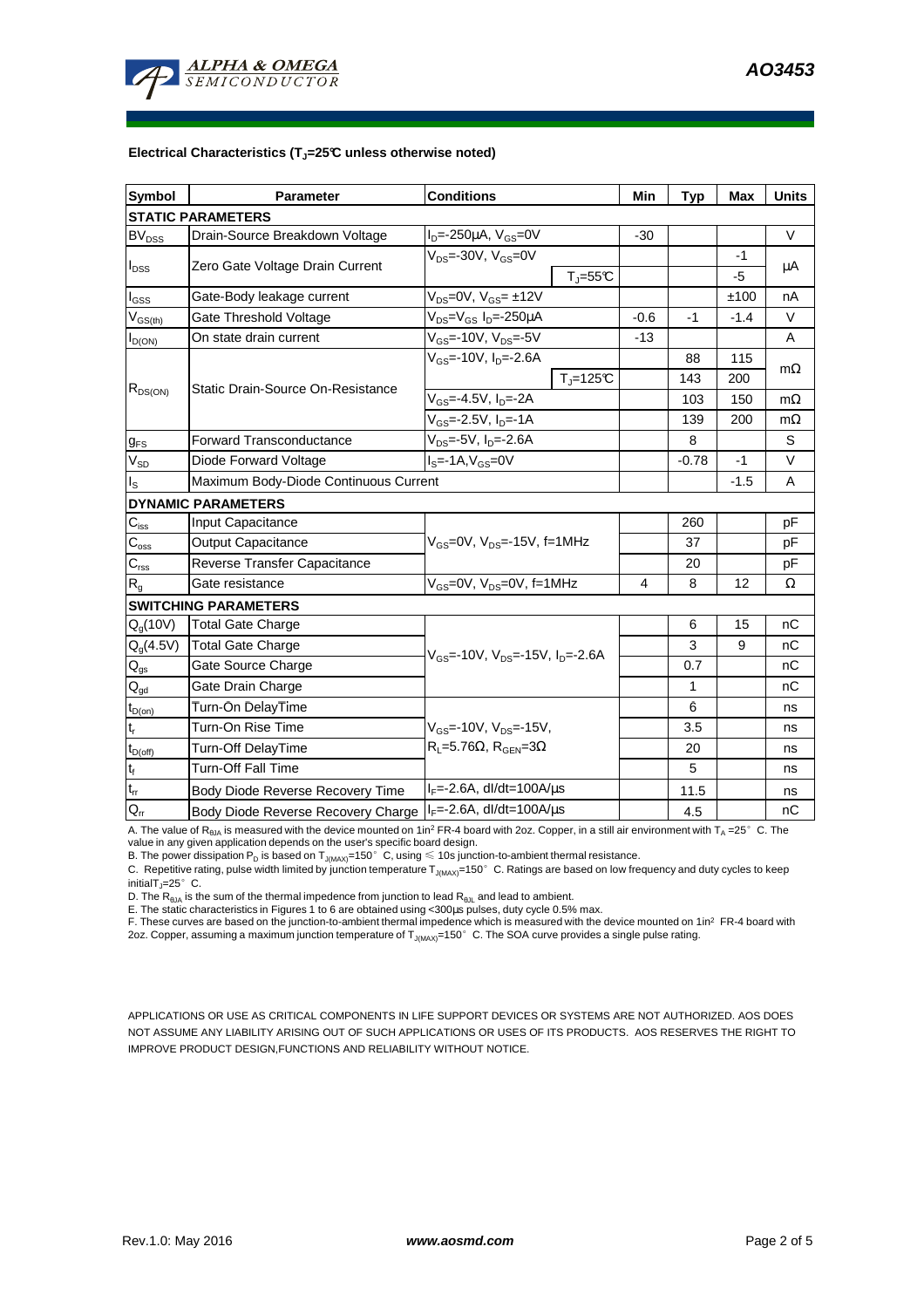

## **TYPICAL ELECTRICAL AND THERMAL CHARACTERISTICS**

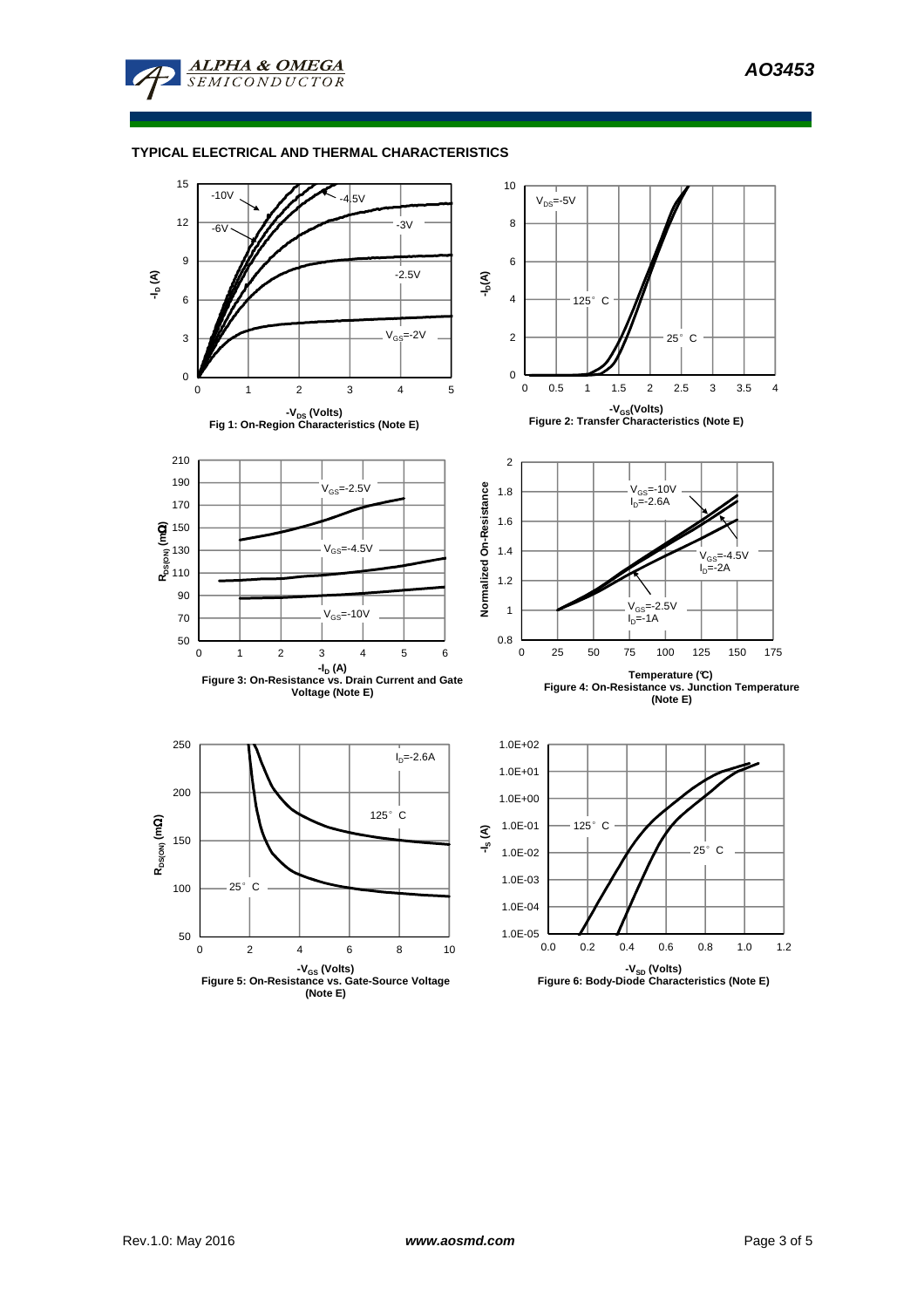

## **TYPICAL ELECTRICAL AND THERMAL CHARACTERISTICS**